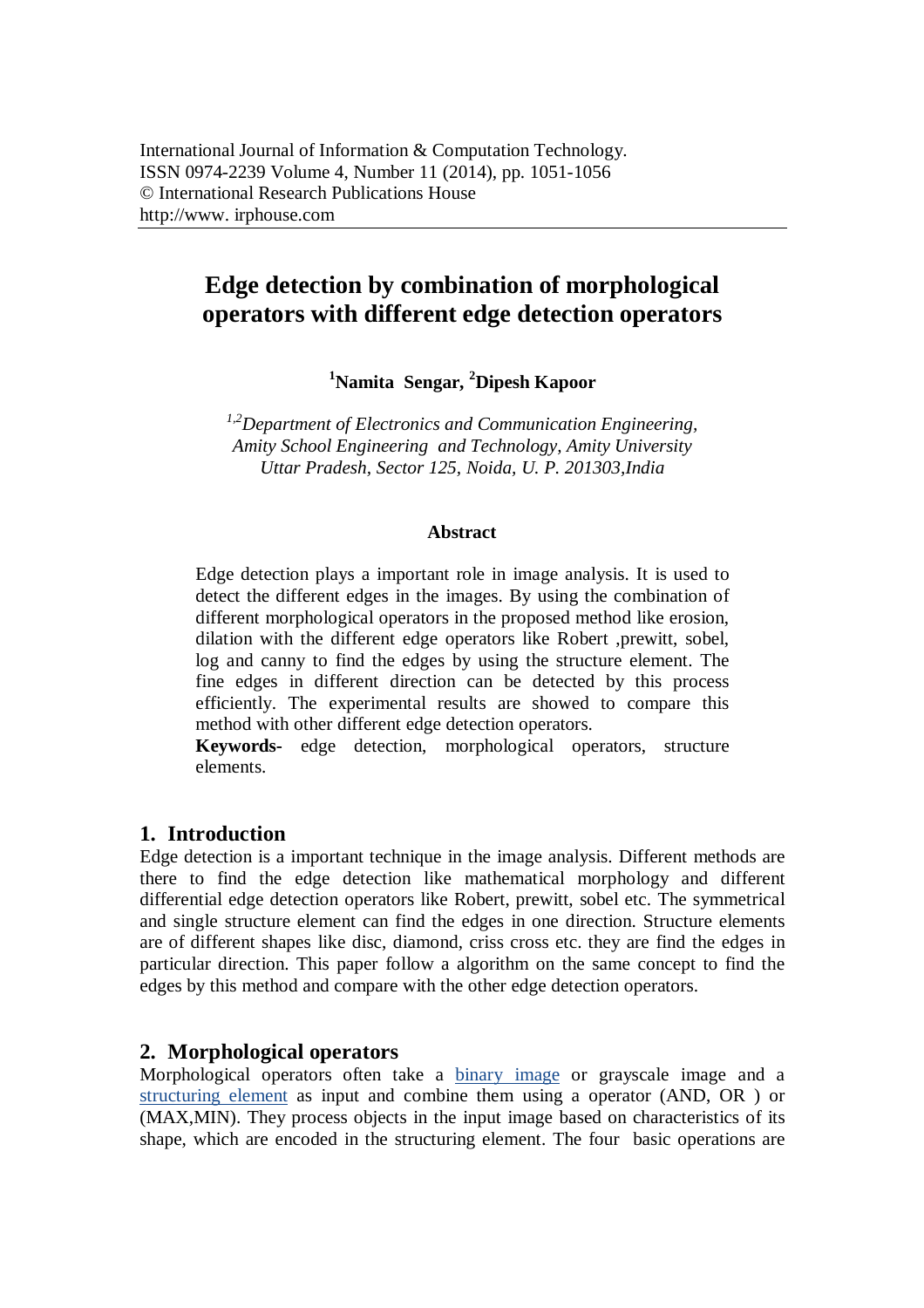erosion , dilation ,opening and closing.

# **2.1 Erosion**

The erosion of a binary image A by a structuring element  $s$  (denoted  $A \Theta s$ ) produces a new binary image  $d = A \Theta s$  with ones in all locations  $(x, y)$  of a structuring element's origin at which that structuring element *s* fits the input image *f*, i.e.  $d(x, y) = 1$  is *s* fits *A* and 0 otherwise, repeating for all pixel coordinates (*x,y*). For grayscale images the erosion of A by a flat structuring element S at any location (x, y) is defined as the minimum value of the image in the region coincident with b when the origin of S is at  $(x, y)$ .

# **2.2 Dilation**

he dilation of an image A by a structuring element *s* (denoted  $A \oplus s$ ) produces a new binary image  $d = A \oplus s$  with ones in all locations  $(x, y)$  of a structuring element's orogin at which that structuring element *s* hits the the input image *A*, i.e.  $d(x, y) = 1$  if *s* hits *A*and 0 otherwise, repeating for all pixel coordinates (*x,y*).For grayscale images the dilation of A by a flat structuring element S at any location  $(x, y)$  is defined as the maximum value of the image in the region coincident with b when the origin of b is at  $(x, y)$ .

# **2.3Opening**

The **opening** of an image *f* by a structuring element *s* (denoted by *f s*) is an erosion followed by a dilation:

#### $f \circ s = (f \Theta s) \oplus s$

Opening is so called because it can open up a gap between objects connected by a thin bridge of pixels. Opening generally smoothes the contour of an object.

#### **2.4Closing**

The **closing** of an image f by a structuring element *s* (denoted by  $f \cdot s$ ) is a dilation followed by an erosion.

### $f \bullet s = (f \oplus s) \Theta s$

Closing is so called because it can fill holes in the regions while keeping the initial region sizes.

Structuring elements- the structuring element is sized n×n and has its origin at the center pixel. It is shifted over the image and at each pixel of the image and its elements are compared with the set of the underlying pixels. It is typically used in morphological operations, such as dilation, erosion, opening, and closing, as well as the hit-or-miss transform. A morphological operator is therefore defined by its structuring element and the applied set operator.

In this paper we used the erosion and dilation with the combination of different edge detection operators. The other operators that are combine with morphology are-

- a) Robert operator
- b) Prewitt operator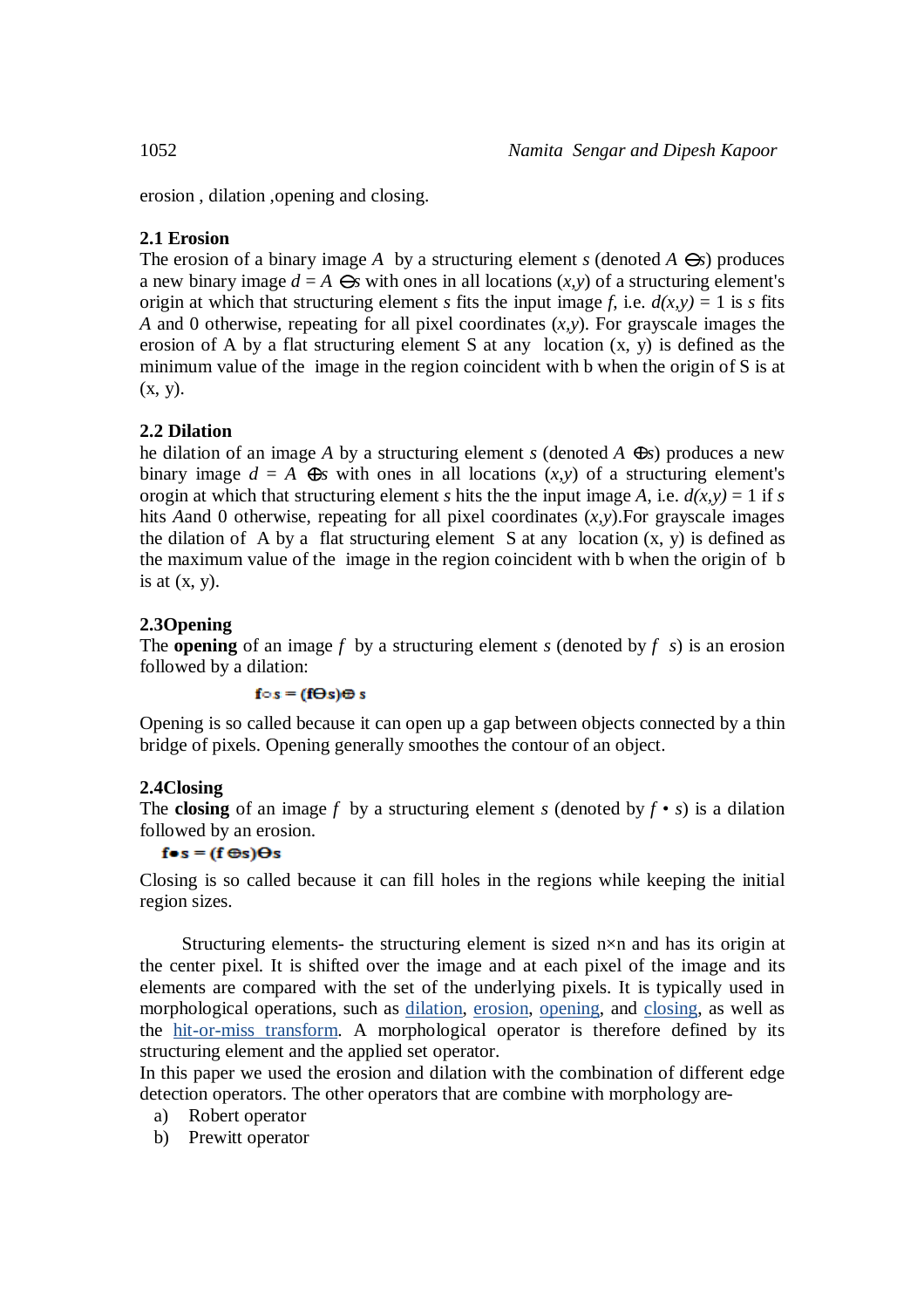- c) Sobel operator
- d) Log operator
- e) Canny method

# **3. Results and its analysis**

The result of different combination of edge detection operators with dilation and erosion are shown below-



Fig 1) a) Edge detected by Robert b)Edge detected by Robert with dilation c)Edge detected by Robert with erosion



Fig 2) a) Edge detected by Prewitt b)Edge detected by Prewitt with dilation c)Edge detected by Prewitt with erosion







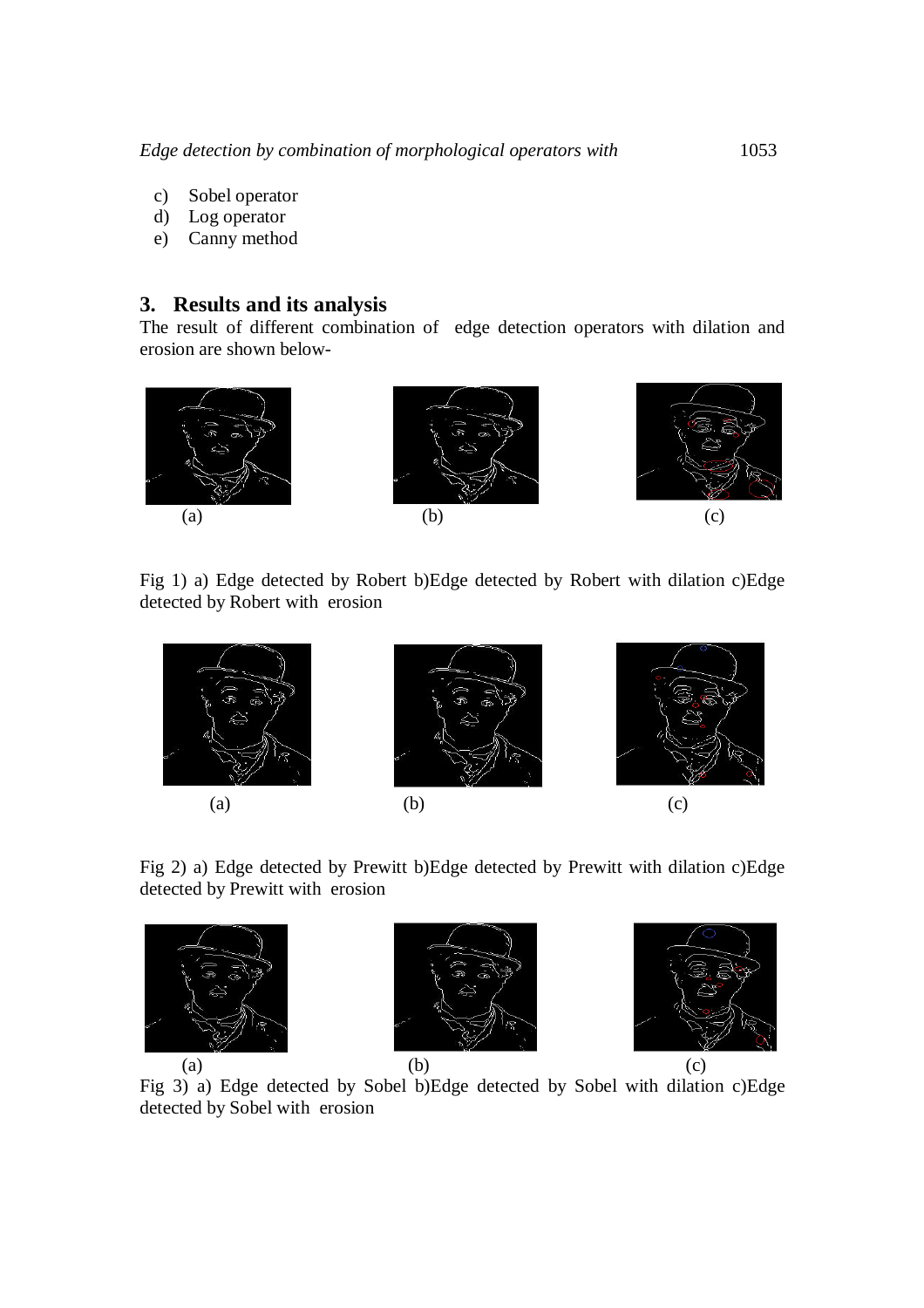

Fig 4) a) Edge detected by Log b)Edge detected by Log with dilation c)Edge detected by Log with erosion



Fig 5) a) Edge detected by canny b)Edge detected by canny with dilation c)Edge detected by canny with erosion

In fig 1 sobel operator with erosion gives the better result than other two it find the different other edges that are missing in sobel operator and sobel with dilation. Similarly in fig 2 and fig 3 operator with erosion gives the better result but we can see in fig 4 and fig 5 that different edges are absent in result of operator with erosion but result of operator with dilation have the same edges like edge detected by log and canny respectively.

# **4. Conclusion**

This method implies that the first derivative operator of edge detection like Robert, Prewitt , Sobel gives the better resultant edges with the combination of morphology. So the morphological operators like erosion and dilation are used efficiently with edge detection operator to find the different edges.

# **5. References**

- [1] P. Maragos, .Differential morphology and image processing,. IEEE Trans Image Processing, vol. 5, no. 6, pp. 922.937,June 1996.
- [2] X. Jing, Y. Nong, and Y. Shang, .Image filtering based on mathematical morphology and visual perception principle,.Chinese Journal of Electronics, vol. 13, no. 4, pp. 612.616, April 2004.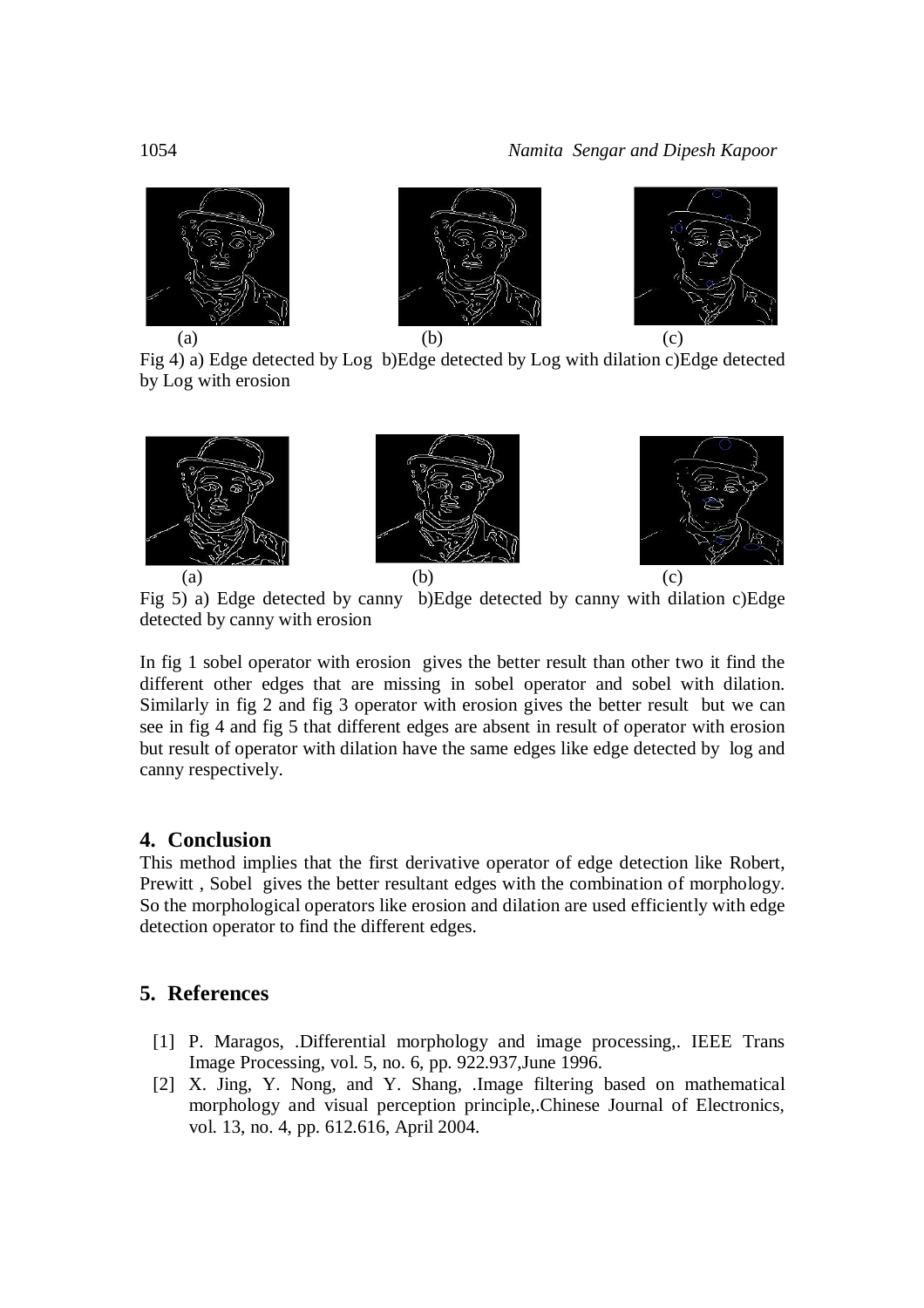- [3] Introduction to grayscale morphology Jean Cousty MorphoGraph and Imagery 2011.
- [4] International Journal of Latest Research In Engineering and Computing (IJLREC) ISSN:2347-6540Volume 1, Issue 2 : Page No48-51, November-December 2013 by Sukhwinder Singh, Dr.Neelam Rup Prakash.
- [5] Morhophological Edge Detection And Corner Detection Algorithm Using Chain-Encoding, Neeta Nain, Vijay Laxmi, Ankur Kumar Jain & Rakesh Agarwal Department of Computer Engineering Malaviya National Institute of Technology, Jaipur-302017Rajasthan, India.